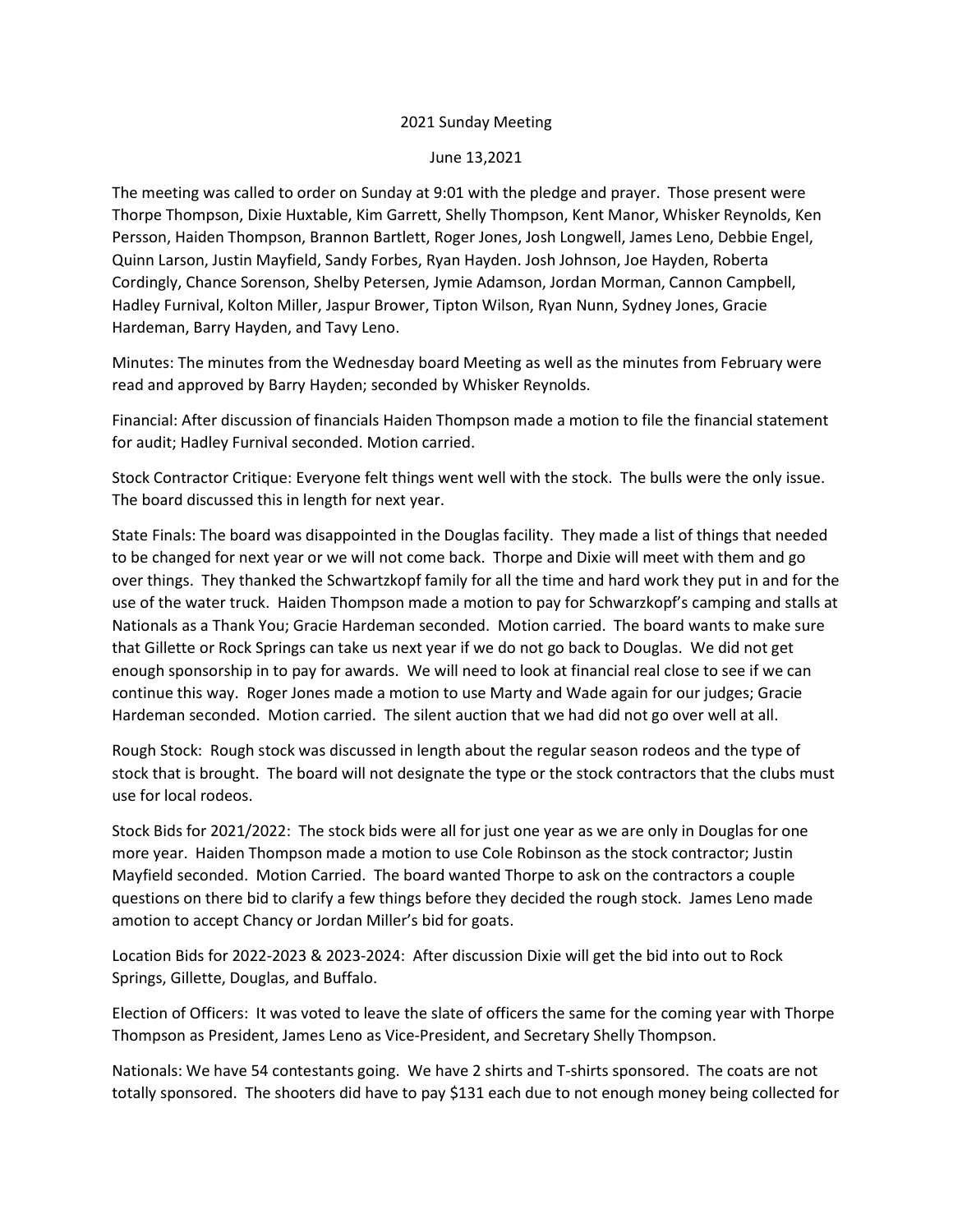their buckles, coats, and shirts. We will not give travel money this year due to not enough money. WY will once again oversee goats. We will do the sign-up list during the picnic. Not sure if we will get enough camping spots. If we do not, we will use the protocol that has been used that last couple years.

National Director: Dixie was thanked for all her hard work. We discussed point systems and the options that go with that. We discussed how other states get so many ties. Ryan Hayden made amotion to let Dixie submit a rule change that their will be no ties allowed going to Nationals. Every state will be responsible for breaking their ties and only sending 4 per event.

Queen: Still looking for a Queen Coordinator. We discussed the contest and the National Queen Contest works. Roger Jones made amotion to allow Dixie to put together some Queen protocol and minimum requirements for the queen contest; Quinn Larson seconded. Motion carried.

JR High: Jr High got a TON of sponsorship. The National Team will be getting 3 shirts, t-shirt, puffer jacket, leather jacket, and \$300 in travel money and shooters will get \$150. We discussed the number of points that you can take into State. Whisker Reynolds made amotion to take 70% of their rodeos into state; Hadley Furnival seconded. Motion carried. Gillette did a great job with state finals, and everyone really like the 2-day format.

Shooting: JT Nunn agreed to stay on as the shooting coordinator for a year. He will be working with Jill Graves and Mr. Brower's on shooting. The shooters voted to have a student director for light rifle as well as trap. They will work on fundraising and getting donations. They are going to try and get enough donations for this past year as well so the shooters will get their \$131 reimbursed.

Fall Schedule: Looks to be the same as last year other than the first week in October we are not sure about.

Judges Seminar: We have quite a few new young judges coming up. Thorpe will try to get another clinic put on this year sometime.

Rifle Raffle: The raffle was a huge hit!!! Thanks to Ken!! We discussed what to do with the money. Hadley Furnival made amotion to take \$2500 of the proceeds from the tickets sales and put it towards the jackets and have the Legion emblem on the sleeve; Haiden Thompson seconded. Ken thought this was great and would make sure it was all good with the Legion. A portion of the proceeds will also go towards the scholarships. Ken made a contact with the commissioners, and we may be able to add a hunt to our raffle. This would be huge! He will continue to work on this.

Optional Forms and Points for 2021: Ryan Hayden made a motion to allow the BB and SB steer riding in the JH to be optional; Haiden Thompson seconded. Motion carried. Whiskers Reynolds made amotion to allow Cutting and Reined Cow Horse to be optional; Ryan Hayden seconded. Motion carried. Josh Longwell made a motion to keep the points for the season, state finals, and all around the same; Kent Manor seconded. Motion carried.

Student Directors: Went over expectations and that they all need to get a minimum of \$2600 in sponsorships. If they get their sponsorship, then they get their additional scholarship money.

Mics: Dixie will put a recommendation that the Sunday rodeos start at 8 in the letter sent to clubs. Also, need to be reminding kids that they need to belong to a club or help a club fundraise and put on a rodeo. The optional team roping draw system was discussed. Roger Jones made a motion to not allow